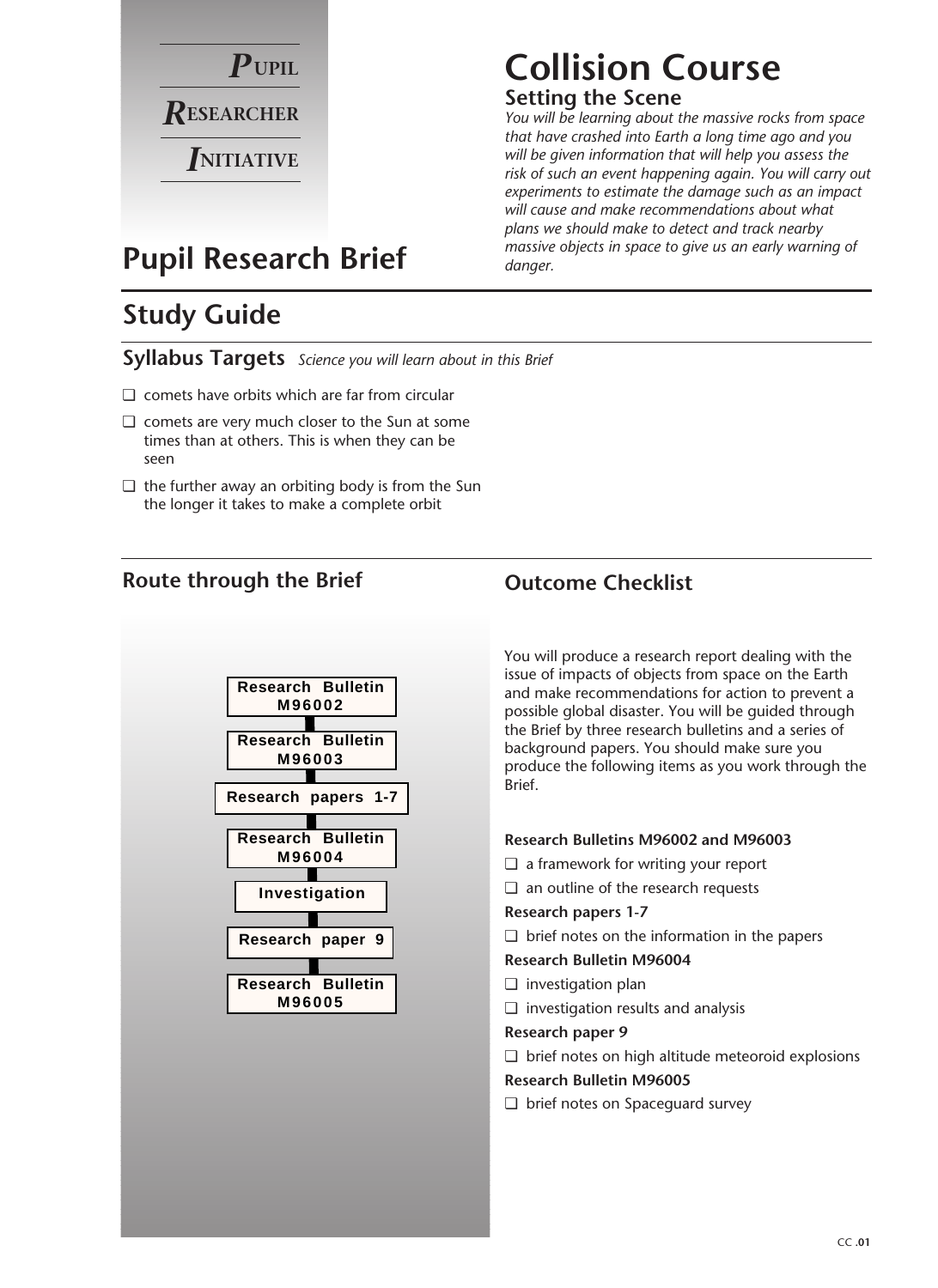### *Sheffield Hallam University* **Research Bulletin:** M96002

**Subject:** Collision Course **From:** Director of Star Centre **To:** PRI Schools **Date**

In 1994 comet Shoemaker-Levy crashed into Jupiter with a force which would have devastated the Earth. The crash raised the inevitable question - could it happen here?

STAR Centre is asking schools, through the Pupil Researcher Initiative, to research the issue of impacts of objects from space on the Earth and make recommendations about any action which could be taken to prevent a global disaster.

We ask that your research report presents an all-round, considered view of the subject. Your report should contain:

- evidence for past and recent impacts on Earth
- which objects are likely to crash into Earth and where they come from
- effects of impacts on Earth
- findings of your own practical investigation into cratering
- a risk assessment of the chances of Earth collisions
- methods of detecting impact objects in space
- methods of destroying or diverting potential impact objects before they strike
- recommendations for action, if any, which should be taken.

To help you with your research we have attached a set of papers from Star Centre's data files. The Research schedule and Study guide will help you to tackle the research request. There is also a practical investigation which asks you to produce your own findings on impacts.

We hope that you enjoy exploring this explosive aspect of our Solar System!

### Dennis Ashton

Director, STAR Centre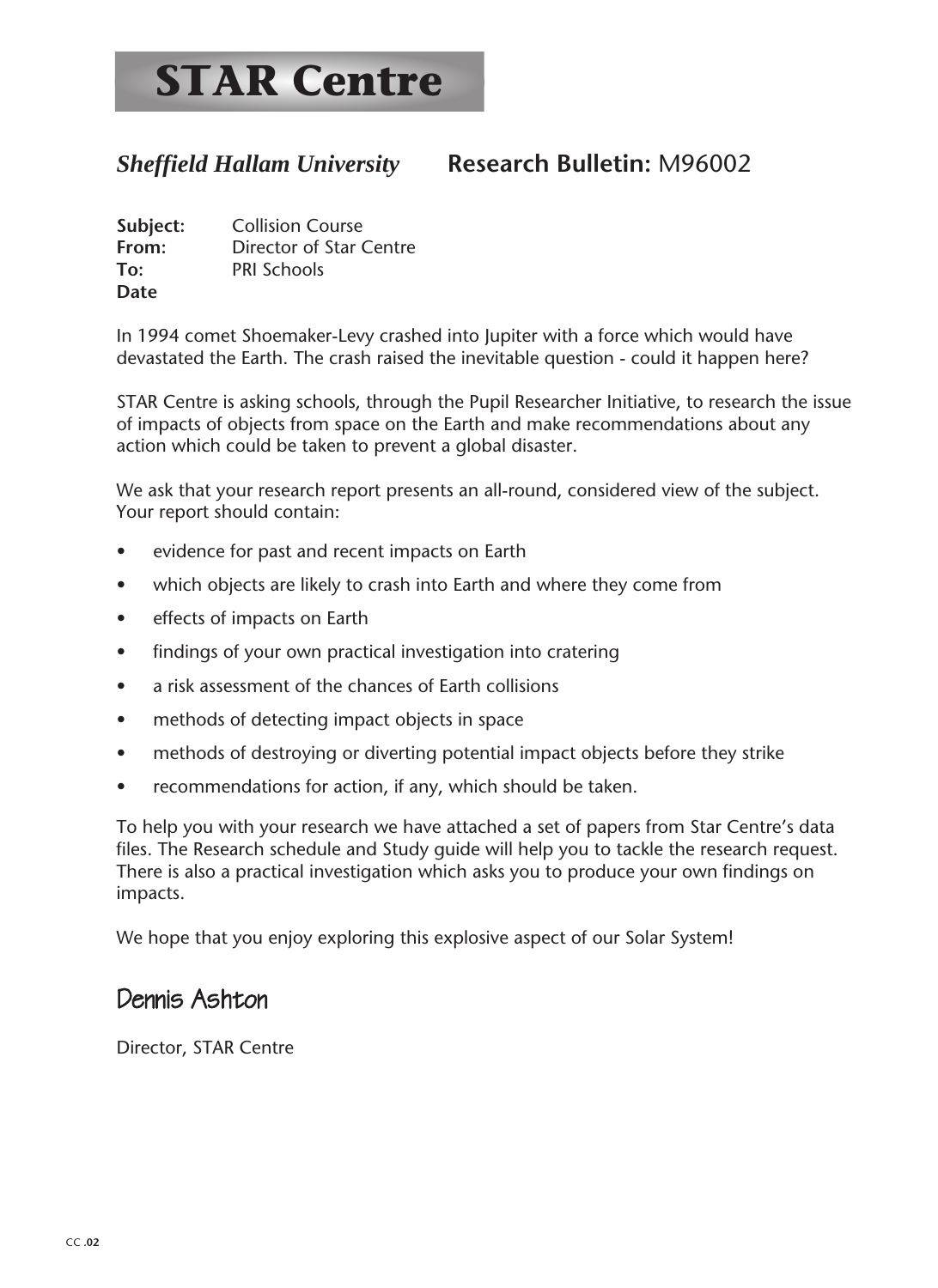#### *Sheffield Hallam University* **Research Bulletin:** M96003

**Subject:** Collision Course **From:** Director of Star Centre **To:** PRI Schools **Date**

#### **Research request**

The aim of this research request is that you prepare a report on potential Earth impacts and use it to make a recommendation for action.

The attached papers are drawn from STAR Centre files. We have numbered them so that you can see which papers are relevant to each section.

#### **Research schedule - Preparing your report**

#### **Section 1 - Background information:**

- evidence for impacts with earth in the past (Papers 1-4)
- recent impact events (Papers 2-4)
- the nature of impact objects, what they are, where they come from (Papers 3-7)

#### **Section 2 - Risk assessment:**

- practical investigation into cratering (Paper 8)
- effects of impacts on Earth (Paper 1)
- frequency and power of impact events (Papers 9-10)

#### **Section 3 - Detection:**

- detection of possible impact objects equipment, methods, range results (Paper 9)
- protection possible ways of destroying impact objects before they hit Earth (Papers 9-10)

#### **Section 4 - Recommendations:**

• whether any action should be taken to give early warning of Earth impact, and if so, what action, cost estimates, sources of funding? (Paper 10)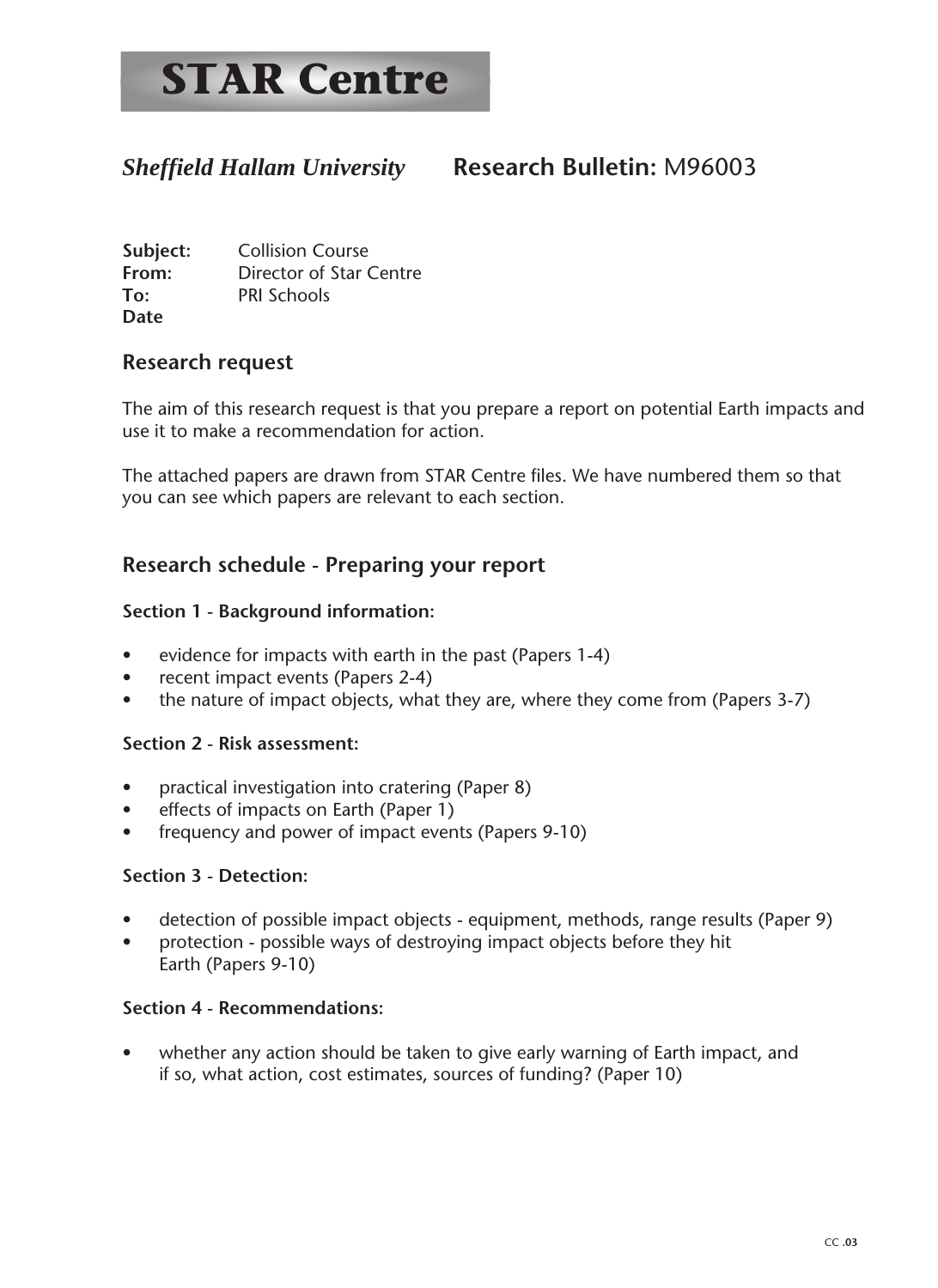# The Doomsday Crash **by Hilary Phipps**

*Hilary Phipps discusses the possibility of a repeat of the mass extinction of 65 million years ago: could a comet collide with Earth?*

#### **A space rock to destroy the Earth?**

It comes screaming out of the sky like a missile from Hell. It is bigger than a mountain and packed with more energy than the world's entire nuclear arsenal. It hits the atmosphere at a 100 times faster than a speeding bullet. Then a second later it crashes into the ground with an explosive force of 100 million tonnes of TNT.

According to astronomers, that's what would happen if a space rock 10 kilometres across collided with Earth. This is the size of the comet believed to have hit Earth 65 million years ago, killing off the dinosaurs and two-thirds of all life.

#### **Vapourised**

The shock wave from the crash landing would travel at 30,000 kilometres per hour, smashing down everything within 200 kilometres. The space rock is destroyed by the heat of impact and a jet of vapourised stone blasts a hole in the atmosphere. High in the air the vapourised rock cools and condenses, falling back to Earth as millions of tiny stones. As they stream to the ground in the next hour they heat up and their glow turns the sky pink.

#### **Flame and acid**

Steam hisses from green leaves as plants 'boil'. Trees and buildings burst into flame: an area of thousands of square kilometres is incinerated. But other effects are long-term and spread over the entire globe. Nitrogen and oxygen in the air react to form nitric acid to spray the Earth with a solution as acidic as a car battery. Worse still the original explosion blasts billions of tons of debris into the air. The dust is carried around the world, blacking out our planet for centuries. Plunged into darkness our planet cools and freezes in perpetual night.

Hundreds of years later, when the dust settles, what will remain of life on Earth?

#### **Possibilities**

Many astronomers believe that such a collision is not only likely, but that sooner or later it is inevitable. Thousands of small meteorites hit the Earth every year and bigger space rocks regularly pass close to Earth: it is only a matter of time before a big one hits. On March 23, 1989, an asteroid one kilometre across missed us by only one million kilometres and no-one saw it coming. If it had arrived 6 hours earlier it might have wiped out all of our civilisation. In the year 2126 Comet Swift-Tuttle will pass close by Earth and only a small change in its predicted path is needed for it to collide with us. In 1994 Comet Shoemaker-Levy actually crashed into Jupiter with a force which would have devastated Earth.

#### **Action**

The impact of a comet or asteroid could kill everyone and everything on Earth. But we now have the technology to find - and possibly destroy - any threatening space rock.

The government must act now: we have the technology. First they must commission surveys to determine the real risk posed by objects from space. Then they should set up purpose built telescopes to identify objects before they hit the Earth. Finally any big space rock should be diverted or destroyed using missiles launched from Earth or the Space Shuttle.

This action is needed now. Otherwise we, like the dinosaurs, may become extinct.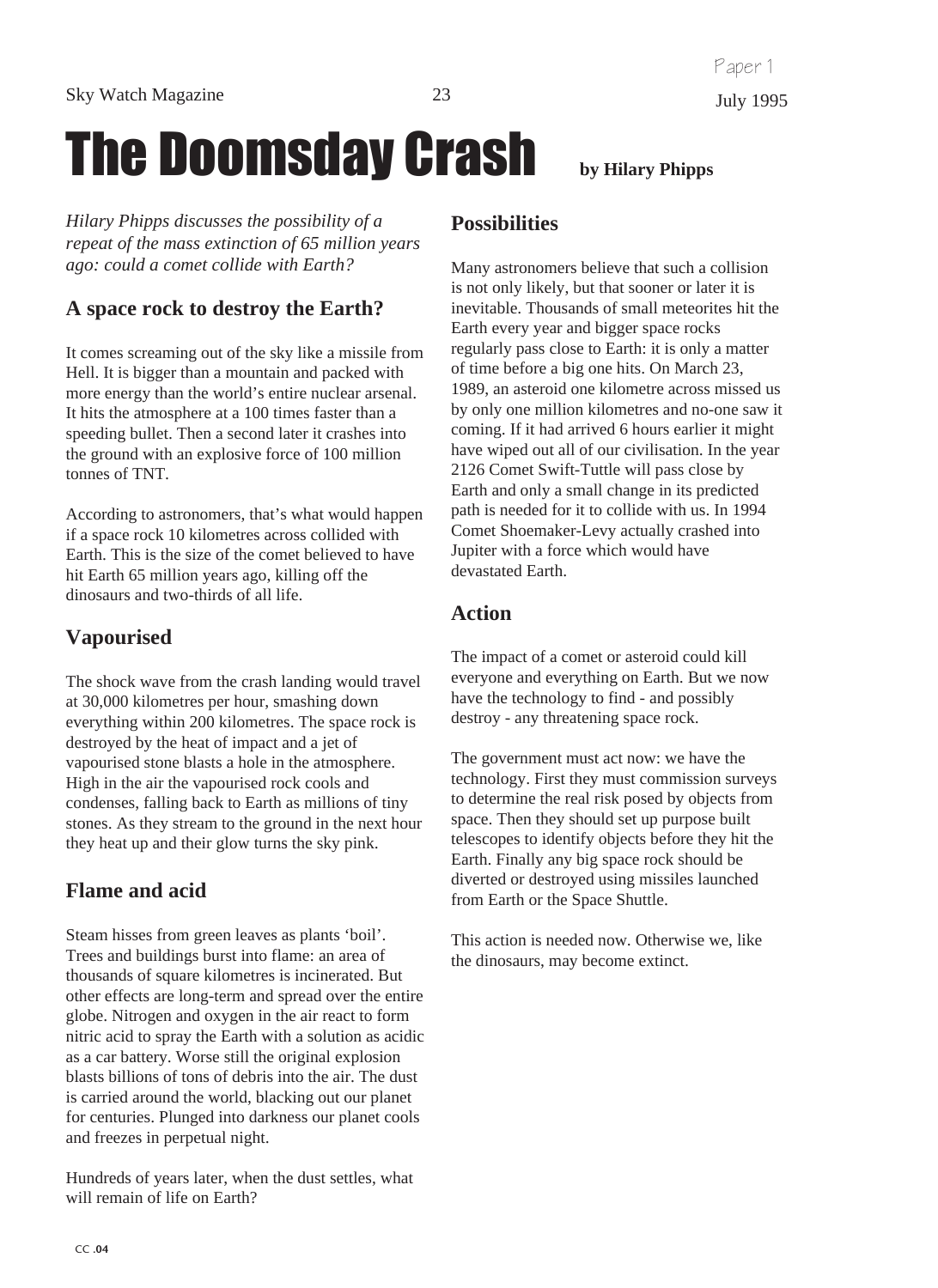## **Meteorites 4, Cars 0** by Hilary Phipps

*Hilary Phipps looks at the effect meteorites landing on the Earth have had on four unlucky motorists.*

#### **Unlucky? Or very lucky?**

Either Earth is overpopulated with cars or meteorites have a grudge. Four times this century, and twice in just over two years a space rock has chosen a car for its target. No one was seriously injured in any of the incidents, which means the drivers and passengers were extremely lucky.

#### **Asteroid fragment**

One travelled north up the east coast of the USA, giving a firework trail seen by millions. Much of the asteroid fragment burned up on hitting the atmosphere. One piece survived and crashed down in Peekskill, New York - on Michelle Knapp's 1980 Chevrolet. The car was standing in her drive when the meteorite punched a hole through the boot of the Chevy Malibu and made a 10cm deep crater in the tarmac.

Michelle was upset at the damage to her Chevy until a museum offered her \$69,000 for the meteorite and the local TV station gave \$25,000 for her unique car!

#### **Sky marbles in Marbella**

More recently, a car-conking space rock struck in Spain on June 21, 1994. José Martin and his wife Vicenta were driving from Madrid to Marbella when a 1.4kg stone smashed through the windscreen. It hit the steering wheel, broke Martin's finger and flew between the couple's heads to land on the back seat. Later over 50kg of meteorite fragments were found near the impact site.

**Japanese surprise**

Around midnight on February 18, 1995 many people in Japan saw a bright fireball cross the sky. Next morning school director Keiichi Sasatani had no trouble finding the meteorite responsible. It was lying on the punctured boot of his car!

#### **Where it all started**

On September 29, 1938 a 1.8kg stone fell on a Pontiac coupé in Illinois, USA. This first carcrunching meteorite was reported at the time in Sky magazine (June 1939, page 11).

#### **What are the odds?**

Meteorites are constantly hitting the Earth, although most are much smaller than the ones responsible for damaging the cars in this story. The odds on a space rock the size of a fist hitting a car are very, very small, almost too small to calculate. The odds on this many hits in so few years are less than a double win on the National Lottery. Some people are just born lucky!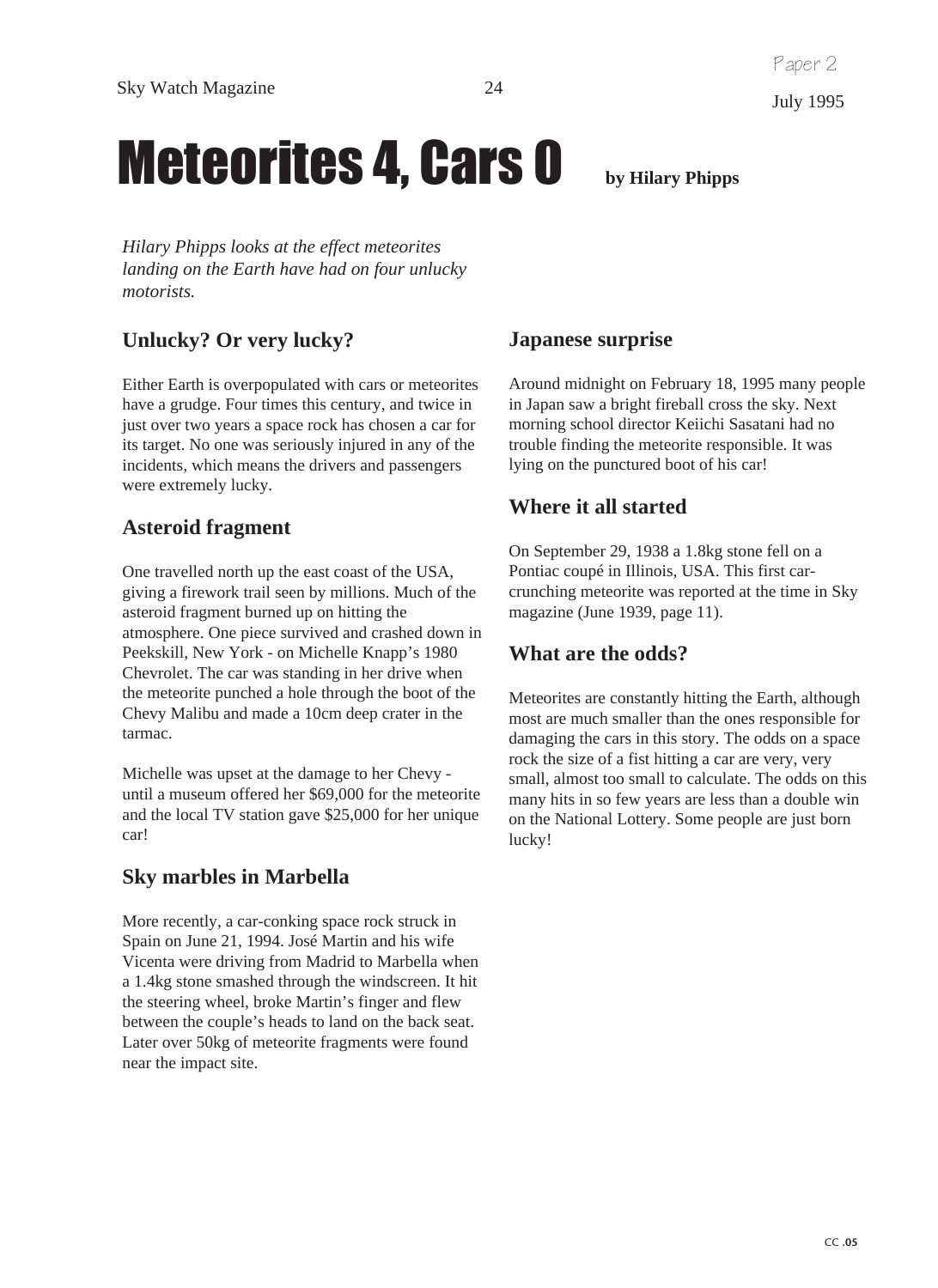*Peter Brown and fellow researchers at the University of Western Ontario have calculated the orbit of the Peekskill meteorite. This is only the fourth time this has been done.*

# Tracking the Peekskill Meteorite

On the evening of October 9, 1992, thousands of Americans saw a fireball brighter than the full Moon fall across the sky. Several of them managed to video or photograph the meteorite trail and this record enabled us to calculate the orbit of the original asteroid.

Most of the asteroid burned up in its fall through the atmosphere, but a 12kg fragment survived to crash on to a car in Peekskill, New York. From the photographs we determined the following data.

- Initial velocity: 14.7km/sec (33,000 mph)
- First video clip: 46.4km altitude
- Fragmentation begins at 41km altitude
- Final measurable velocity: 5km/sec (11,000 mph).

From photographic records of the meteorite trail we calculated the orbit of the original asteroid.

Average distance from Sun: 225 000 000km Orbital time : 1.82 years Inclination of orbit : 5 degrees Eccentricity : 0.41

*Figure 1. Orbits for the four meteorites whose orbits prior to collision with Earth have been calculated*

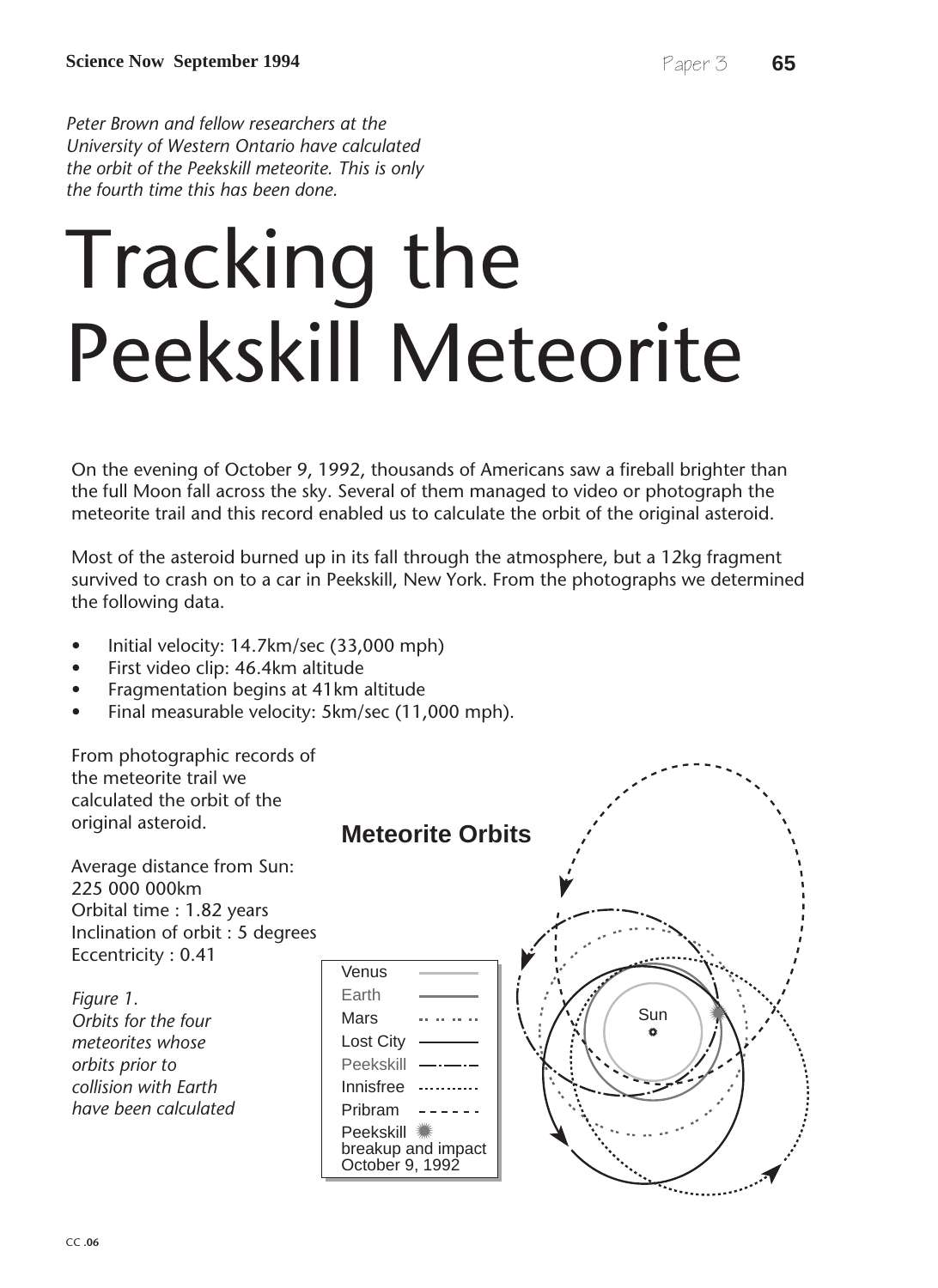# **Earth's Greatest Hits**

*Henry Gatsby of Scott College describes how new imaging techniques reveal evidence that the Earth has had its fair share of meteorite collisions, even though its surface is not covered in craters.*

With binoculars we can see craters on the Moon. Space probes have shown us craters on Mercury, Mars and the moons of other planets. Radar pictures have penetrated the clouds of Venus to show craters there. Impact craters, made by meteorites and comets, litter the surfaces of planets and their moons. But where are the craters on Earth?

Most of the craters on planets are old. The main cratering period ended 4 billion years ago, when the planets were half a billion years old. Most of the asteroids and comets which built planets had been swept up by then. We see craters on other planets because little has happened in the last four billion years to cover them up.

On Earth, however, processes of resurfacing and erosion have covered up many craters. Tectonic activity - particularly volcanoes - has deposited layers of rock on top of craters. Other impact sites have been covered by the action of wind and water.

Some impact craters are still clearly seen. Among the best are Meteor Crater in Arizona, USA and Wolf Creek in Australia. They were recognised from the air as impact craters. Now others, like Manicouagan in Canada, are being identified by satellite images.

Now new techniques are showing craters so covered up they cannot be seen by cameras. Computer image processing has been applied to satellite images. By exaggerating the height of features, impact circles show up.

Geologists can drill deep into the ground to find rocks changed by impact. Examples are recrystallised rocks which melted in the impact, and fractured rocks like shocked quartz.

The latest method involves mapping the local gravity and magnetic fields. This technique has been used to find a huge 180km diameter crater on the Yucatan coast of Mexico. This crater, called Chicxulub, may be the site of the meteorite impact some 65 million years ago which wiped out the dinosaurs.

Geologists have so far discovered 139 craters which were caused by comet or meteorite collision with Earth.

#### Table 1: Impact craters

| <b>Crater</b>        | <b>Location</b> | Age $*$ |
|----------------------|-----------------|---------|
| Manicouagan          | Quebec, Canada  | 212     |
| Kar-Kul              | Tajikistan      | 10      |
| <b>Wolf Creek</b>    | Australia       | 0.3     |
| Lonar                | India           | 0.05    |
| <b>Meteor Crater</b> | Arizona, USA    | 0.05    |

\* millions of years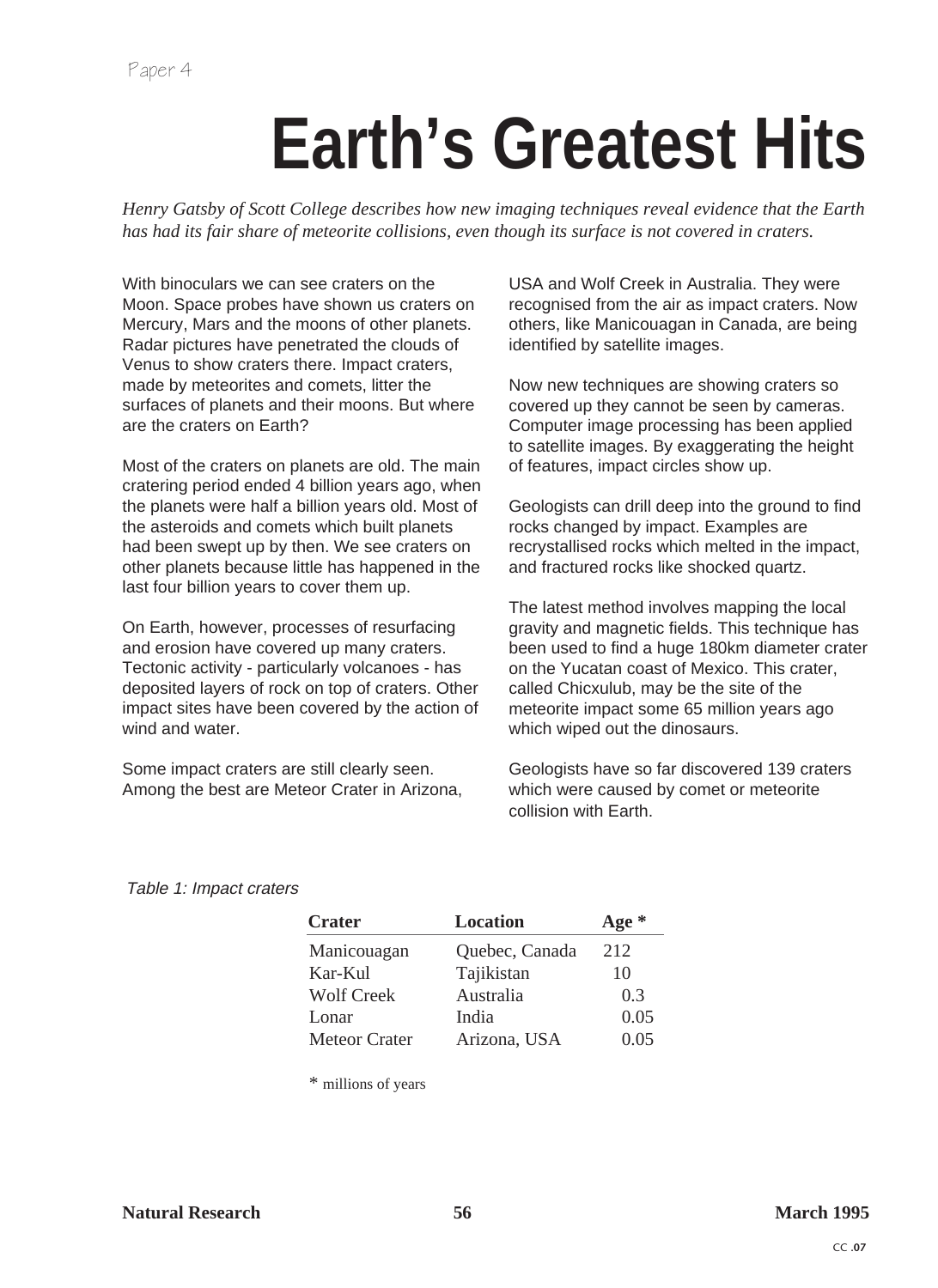*Rocks from space often fall to Earth. Jim Barringer takes a look at them.*

# Meteorite! In the beginning....

Our Sun was born 5 000 000 000 years ago from a cloud of gas composed mainly of hydrogen, with some helium and a small amount of other elements. Around the new star a disc of gases, ice and dust began to form the planets. Space rocks, rich in iron from dead stars, crashed together to make new worlds - small rocky planets close to the Sun, large gas planets further away.

#### **Space rocks**

The planets were formed by space rocks crashing together. But some space rocks - asteroids remained free, orbiting the Sun at a distance between the other planets' orbits. Most still orbit between Mars and Jupiter but others have orbits which bring them towards the inner Solar System and our Earth. Sometimes fragments like sand grains break away, leaving a trail of particles in space. If the Earth crashes into these particles, they burn up in our atmosphere as meteors - 'shooting stars'.

#### **Impact**

Sometimes asteroids - or fragments of asteroids - come towards Earth. Like meteors, friction with the atmosphere makes them glow as they dive towards the ground. The outer layers vapourise in a fireball, but if the space rock is large enough, fragments survive to hit the ground - another meteorite has crashed into our planet! Around 40,000 years ago a meteorite about 10 metres across crashed into Arizona. Its crater is still preserved in the desert, about 1km across and 100 metres deep.

#### **Stone and iron**

There are three main categories of meteorite: stony, iron and stony-iron. Stony meteorites are most common but the most difficult to find because they are like rocks on Earth. They are made of silicates, the commonest rock-forming minerals on Earth, and some contain large amounts of carbon compounds. Stony-irons, the rarest meteorites, contain rock crystals embedded in metal whilst the irons are almost pure iron and nickel. Some meteorites seem to be pieces of the Moon and Mars. Long ago the Moon and Mars were themselves struck by meteorites. Pieces of the Mars and the Moon were thrown into space until eventually they fell on to Earth as meteorites themselves.

#### **Lucky escapes from killer asteroids**

No-one is known to have been killed by a meteorite, although records from China suggest it may have happened in the past. However, the Earth, like all rocky planets, bears the scars of many meteorite impacts. Sometimes the craters are easy to spot, particularly from the air. However, most craters have been covered by erosion or erased in the movement of Earth's tectonic plates. Now new scientific techniques are revealing hidden craters. There is good evidence for a huge crater, perhaps 100km across, in the Yucatan Peninsula in Mexico. Many scientists believe that this is the impact which saw an end to the dinosaurs 65 million years ago. The impact was so violent that billions of tonnes of material were thrown into the sky. The climate changed under the dust clouds and the dinosaurs could not survive the change. How long will it be before another huge space rock causes a similar global catastrophe?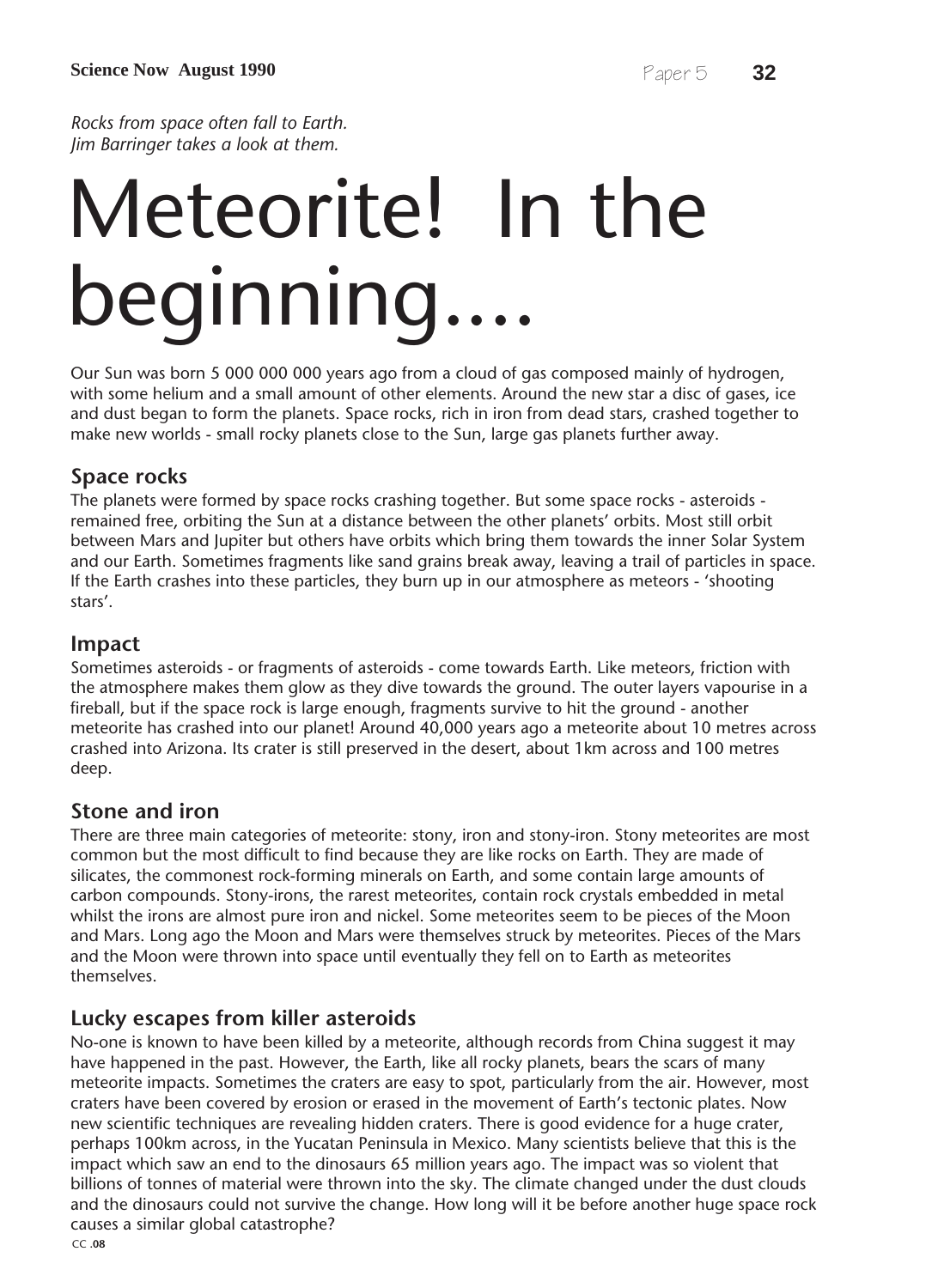# **Rocking around the Solar System**

*Paul Crowder takes a look at asteroids - relics of the early Solar System*

### **Not an exploded planet**

Asteroids, sometimes called minor planets, are small rocky bodies which orbit the Sun.

The first asteroid to be discovered was Ceres, found by Italian Giuseppe Piazzi on New Year's Day, 1801. Ceres is the biggest asteroid at nearly 1000km in diameter. Only three asteroids - Ceres, Pallas and Vesta - are over 500km in diameter. Several hundred are more than 100km across and at least 100 000 asteroids are 1km or larger.

It was once thought that asteroids came from a broken planet. But if all the asteroids were collected together they would make a tiny body only 1500 km across - 5% of the mass of our Moon. Most astronomers agree that the asteroids are rocks left over from before the birth of the planets some 4.5 billion years ago. Perhaps the gravitational pull of nearby Jupiter stopped them coming together and making a planet.

### **Close-up view**

Because they are small, asteroids are only tiny points of light seen through a telescope. However in October 1991 the Galileo space probe, on its way to Jupiter, flew past asteroid Gaspra. At a distance of only 1 600 km Galileo gave us our first close-up view of a minor planet. Like most small asteroids, Gaspra is irregular in shape and measures 19x12x11km.

### **Asteroid orbits**

Most asteroids orbit between Mars and Jupiter, about 2.8 Astronomical Units from the Sun (an Astronomical Unit, AU, is one Earth - Sun distance, 150 million km). Ceres, the largest asteroid, takes 4.6 years to orbit the Sun.

continued.... <sup>40</sup>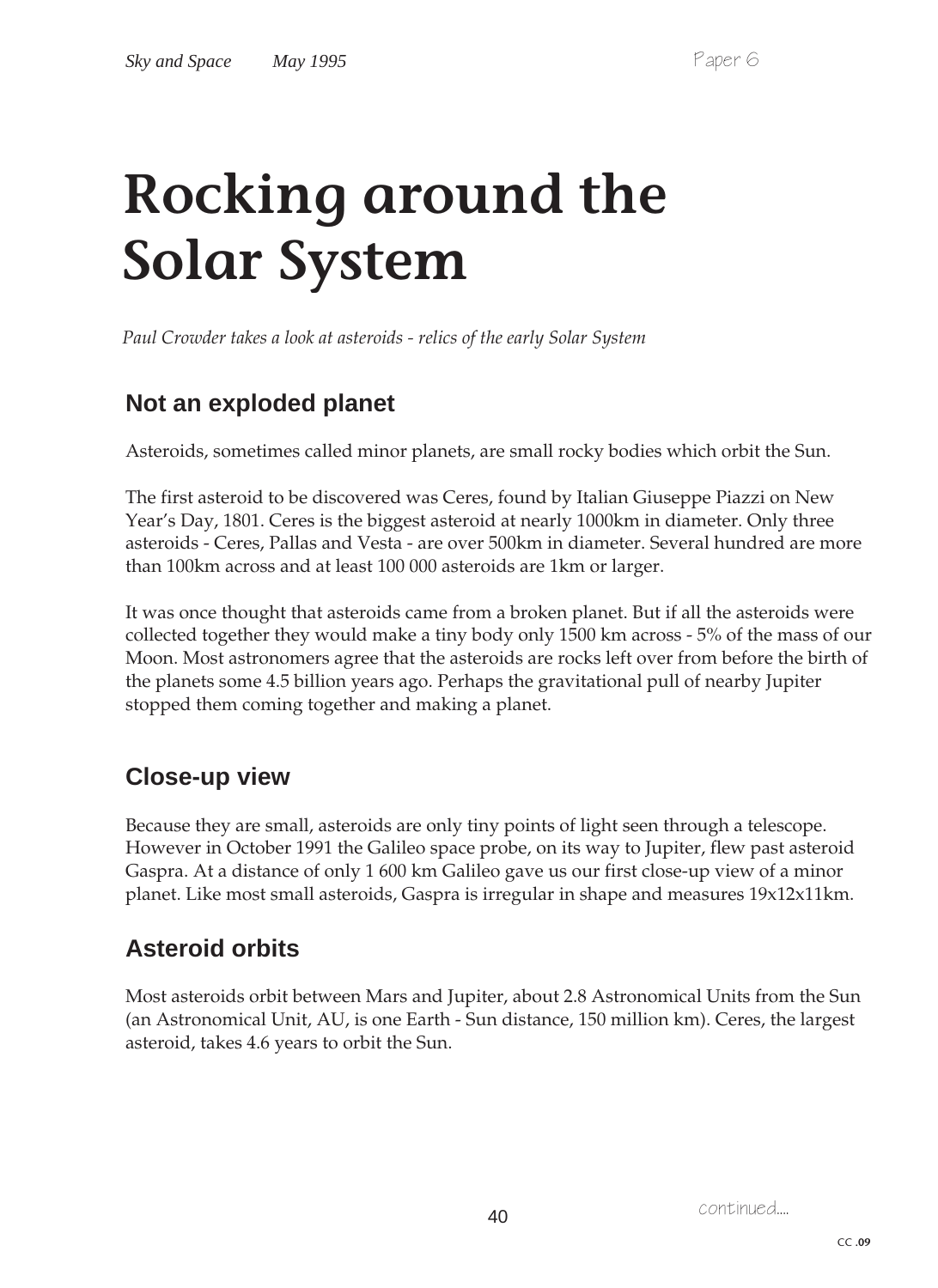#### *Figure 1*

*The inner Solar System, showing the location of the asteroids, numbering over 5000. Most are located in a distinct 'main belt' between Mars and Jupiter. Only 12 asteroids are found inside the Earth's orbit.*



Some asteroids have elliptical orbits which take them towards Earth's orbit. The Amor asteroids come inside the orbit of Mars. Apollo asteroids cross Earth's orbit whilst the Aten asteroids follow paths inside the orbit of Earth. Some of these may be old comets whose ices evaporated long ago. These asteroids are potential Near Earth Objects (NEOs) - space rocks which pass close to our planet or even collide with it. In 1968 Apollo asteroid Icarus passed only six million km from Earth and nearer misses have occurred since then. A strike by a big asteroid would have devastating effects on our planet.

#### **Naming asteroids**

Hundreds of new asteroids are found each year. If the orbit can be calculated, an asteroid is given a number. There are now over 6000 numbered asteroids. Names are chosen by the discoverer. At first they were given names from Greek mythology, but now almost anything goes. So Mozart and Debussy have been joined by Clapton and McCartney and there is even a Mr. Spock out there. What would you call your asteroid?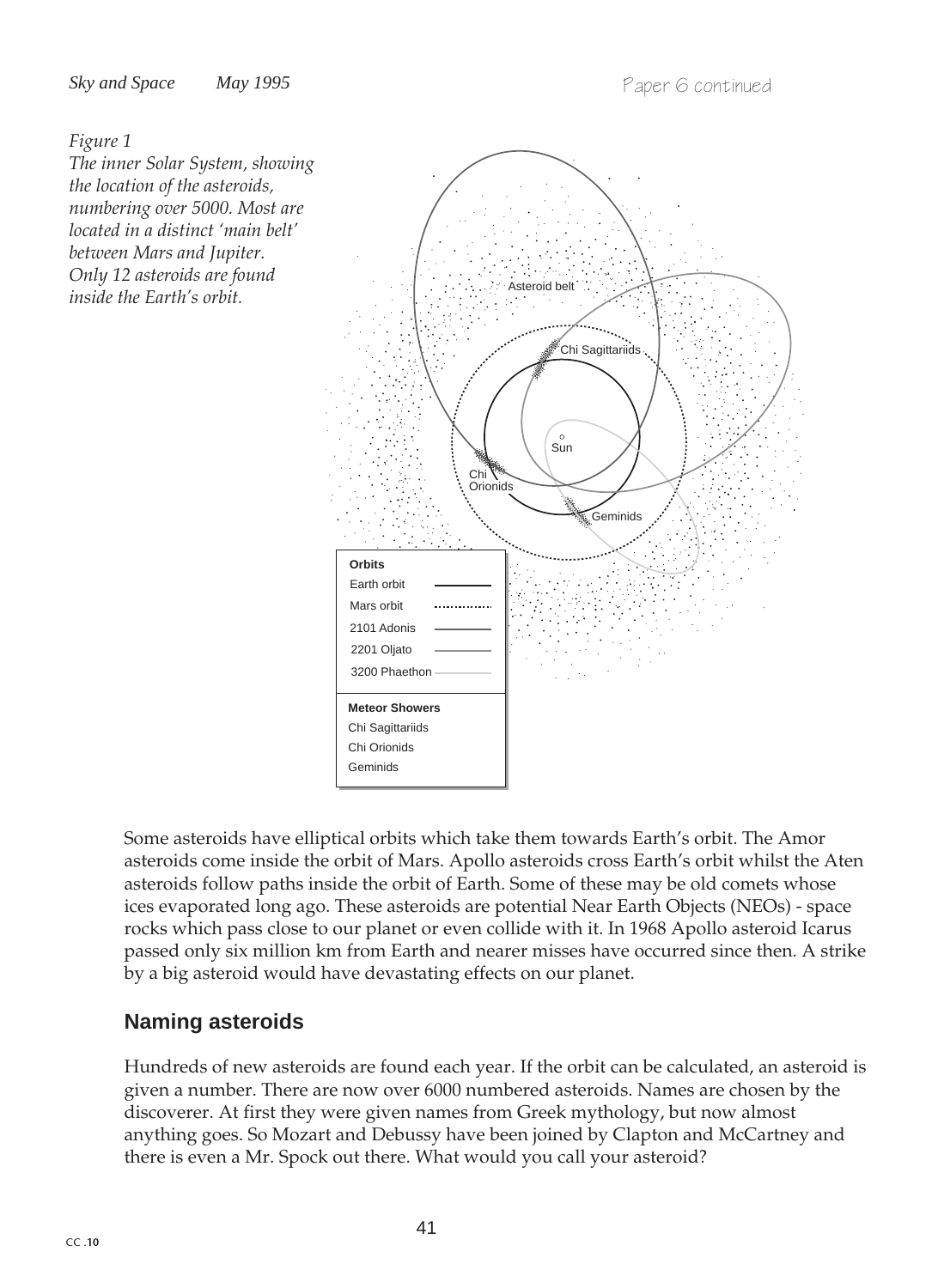*Comets are icy bodies which sometimes make a spectacular show as they pass near to the Sun. Vladimir Melankov discusses how the origin of comets can be explained.*

# Where do comets come from?

Sixty-five million years ago it is thought that a comet (or possibly an asteroid) struck the Earth. It threw billions of tonnes of dirt into the atmosphere and changed the climate. When the dust settled the dinosaurs, kings of our planet then, had died out. A comet changed the course of evolution - still a controversial idea.

Comets could also be the key to life on Earth. In the first billion years of the Solar System a rain of comets, 100 000 of them, could have crashed into our young planet. Their ice could account for much of the water in the oceans. Organic molecules trapped in the ice could have been the ingredients for starting life on its evolutionary journey.

But where do comets come from? What could unleash a rain of comets?

#### **Into deep freeze**

As planets formed around the new-born Sun, blocks of ice formed in the cold outer regions beyond the planets. Some of these ice blocks were gobbled up by the gas giant planets. Others were hurled outwards by the powerful gravity of these big planets. Still held by the Sun's gravity, these mountains of ice settled into orbits far beyond the planets.

#### **Oort's Cloud**

In 1950, Dutch astronomer Jan Oort suggested that the huge ice blocks were still there. They make a sphere of objects extending from about 20 000 to 100 000 Astronomical Units (almost 2 light years) from the Sun. Each icy body is a comet nucleus, a huge block of dirty ice. As many as 2 000 000 000 000 comets may inhabit the Oort cloud.

#### **The Kuiper Belt**

Analysis of comet orbits indicated the presence of another comet region. Gerard Kuiper suggested that these comets came from a flattened area, which is now called the Kuiper Belt. The Belt begins just beyond Pluto at about 35 Astronomical Units and extends out to join the Oort Cloud. The Solar System is shrouded by a reservoir of comets.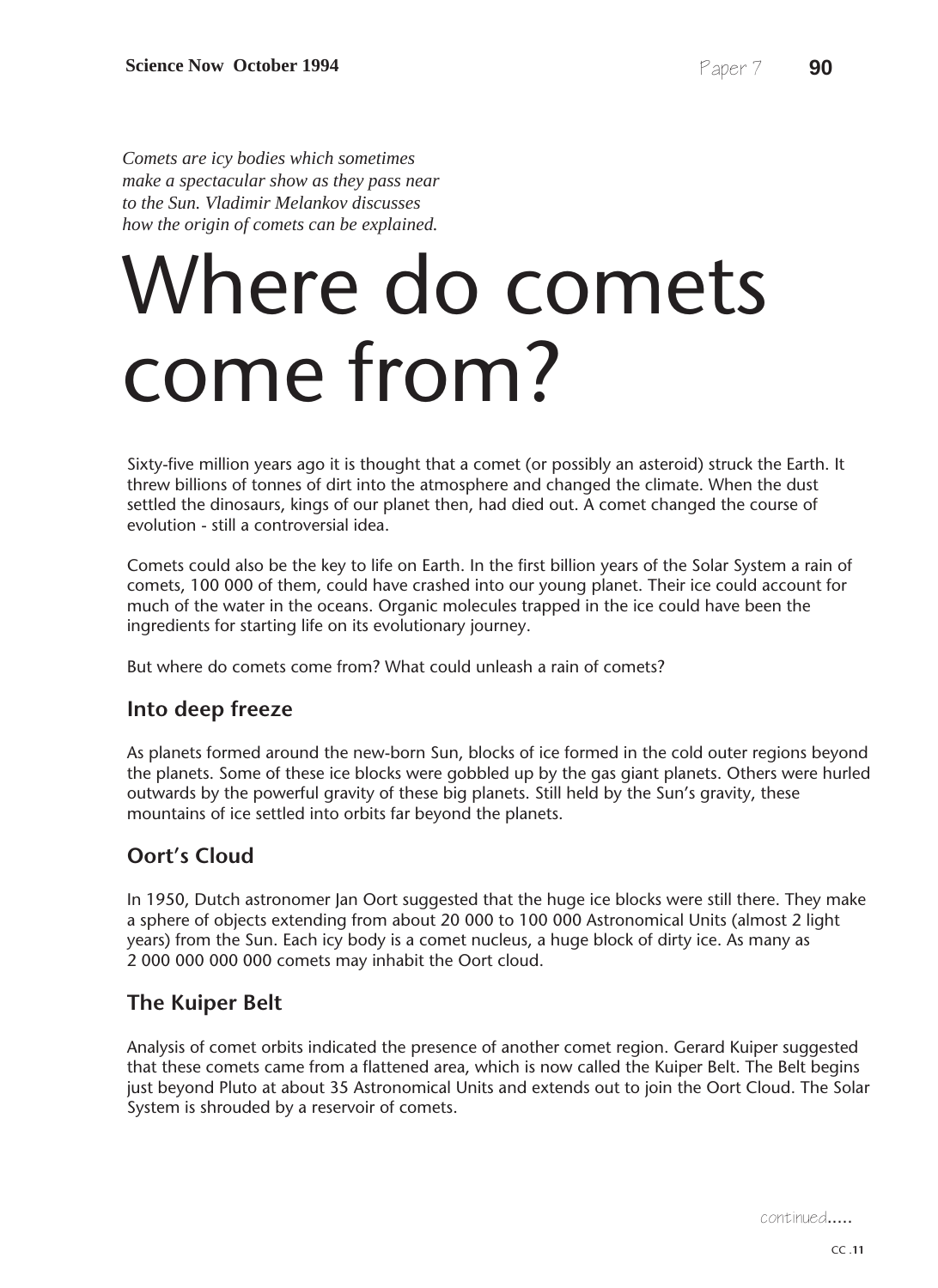#### **What makes comets move?**

Comets will orbit quite happily in the Kuiper Belt and more distant Oort Cloud. Something must give them a good pull to move them in towards the Sun.

For comets in the Oort Cloud, they are probably dislodged by the gravity of a star passing close to our Solar System in its journey round the galaxy. The icy comet nucleus falls in towards the Sun and eventually becomes a visible comet with coma and tail. It then disappears into the depths of space, never to be seen again - a long-period comet.

The Kuiper Belt is nearer to the Sun and it is the gravity of the outer giant planets which dislodges them from their home. These settle into shorter orbits of less than 200 years to become short period comets like Comet Halley.

#### **Beyond Pluto**

Comets in the Oort Cloud are so distant they cannot be seen from Earth. The Kuiper Belt is closer but still beyond Pluto, so the chances of finding objects here seemed remote.

However, on 30 August 1992, David Jewitt and Jane Luu announced that they had found an object beyond Pluto. Using the 2.2 metre telescope of Mauna Kea, Hawaii, they found the object moving in front of the stars of Pisces. The object was given the code number 1992 QB1, but Jane and David called it 'Smiley' from the John le Carré novels. Smiley was about 200km across and the first member of the Kuiper Belt to be discovered.

Others followed, some found by the Hubble Space Telescope, and at the moment 22 Kuiper Belt objects have been seen.

#### **A super-comet**

On October 19, 1977, Charles Kowal discovered asteroid 2060. It soon became clear that 2060 was no ordinary asteroid. Its orbit lay between Saturn and Uranus, far beyond other asteroids. It was called Chiron (son of Saturn, and in Greek Mythology Chiron was the Grandson of Uranus). Chiron's diameter was estimated at 200km.

Then in 1988 Chiron turned fuzzy. Its surface was evaporating as it came closer to the sun. Chiron is not an asteroid, but an enormous icy comet nucleus.

Chiron is similar to some of the moons of Uranus and Neptune. These icy bodies may have escaped from the Kuiper Belt or Oort Cloud, only to be captured by the giant planets. How many more Chirons are out there, perhaps on their way in towards the Sun - or our Earth?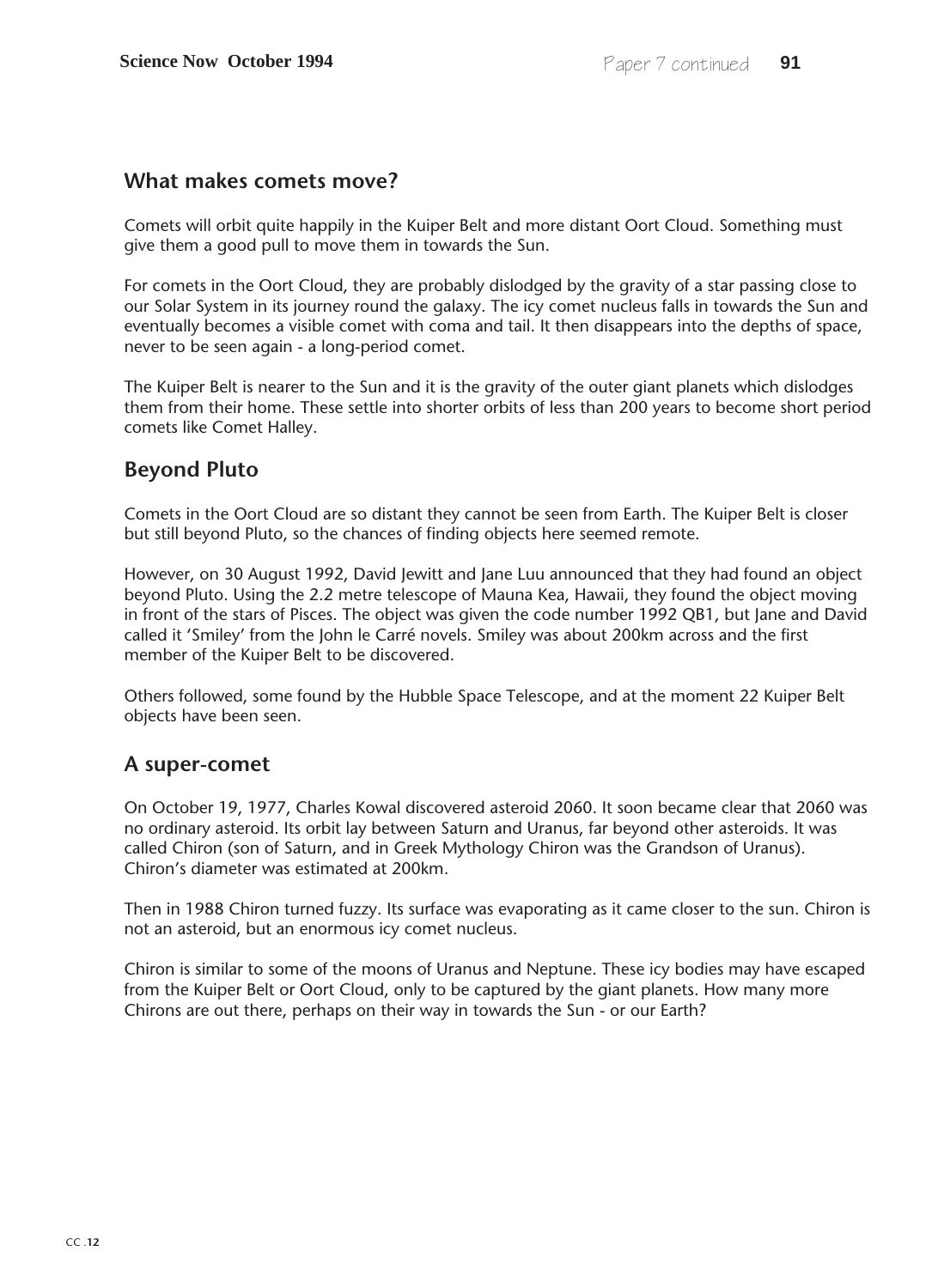#### *Sheffield Hallam University* **Research Bulletin:** M96004

| Subject: | <b>Collision Course</b> |
|----------|-------------------------|
| From:    | Director of Star Centre |
| To:      | <b>PRI Schools</b>      |
| Date     |                         |

**Purpose:** to investigate the factors which affect the size and appearance of craters. Following the investigation, using simulated impactors and planet surfaces, the effects of larger objects can be calculated or extrapolated.

**Simulation:** impact objects such as marbles, ball-bearings or golf balls are used to simulate impactors, eg meteorites. Powders simulate the planet surface.

#### **Materials:**

| $\bullet$ | <i>Impactor objects</i> | marbles, ball-bearings, golf balls, plasticine                                                                                                                                                                                                      |
|-----------|-------------------------|-----------------------------------------------------------------------------------------------------------------------------------------------------------------------------------------------------------------------------------------------------|
| $\bullet$ | Planet surface          | flour, sodium hydrogen carbonate or Plaster of Paris, powder<br>paint as top layer for ejecta experiments                                                                                                                                           |
| $\bullet$ | Container               | plastic tray, aluminium pan or tray, cardboard box (at least<br>7.5cm deep, 30cm square)                                                                                                                                                            |
| $\bullet$ | Other materials         | newspaper - around container to catch spilled powder<br>metre stick - to measure height of drop<br>ruler - to measure crater diameter and depth<br>balance - to measure mass of impactor spheres<br>sieve - for sprinkling powder paint if required |

#### **Preparation of 'planet surface'**

1 Fill pans with powder to depth of at least 3cm (dependig on the height of drop / mass of object you may need a greater depth - so do a trial run). Smooth down surface and tap container to allow powder to settle evenly.

2 (Optional: only for ejecta ray experiments) - sprinkle powder paint over surface using a sieve.

#### **Investigation choices**

Plan and carry out experiments to investigate any of the following:

- 1 the effect on crater size of dropping objects from different heights
- 2 the effect on crater size of dropping objects of different mass
- 3 the effect on the length of ejecta rays of dropping objects from different heights
- 4 the effect on the length of ejecta rays of dropping objects of different mass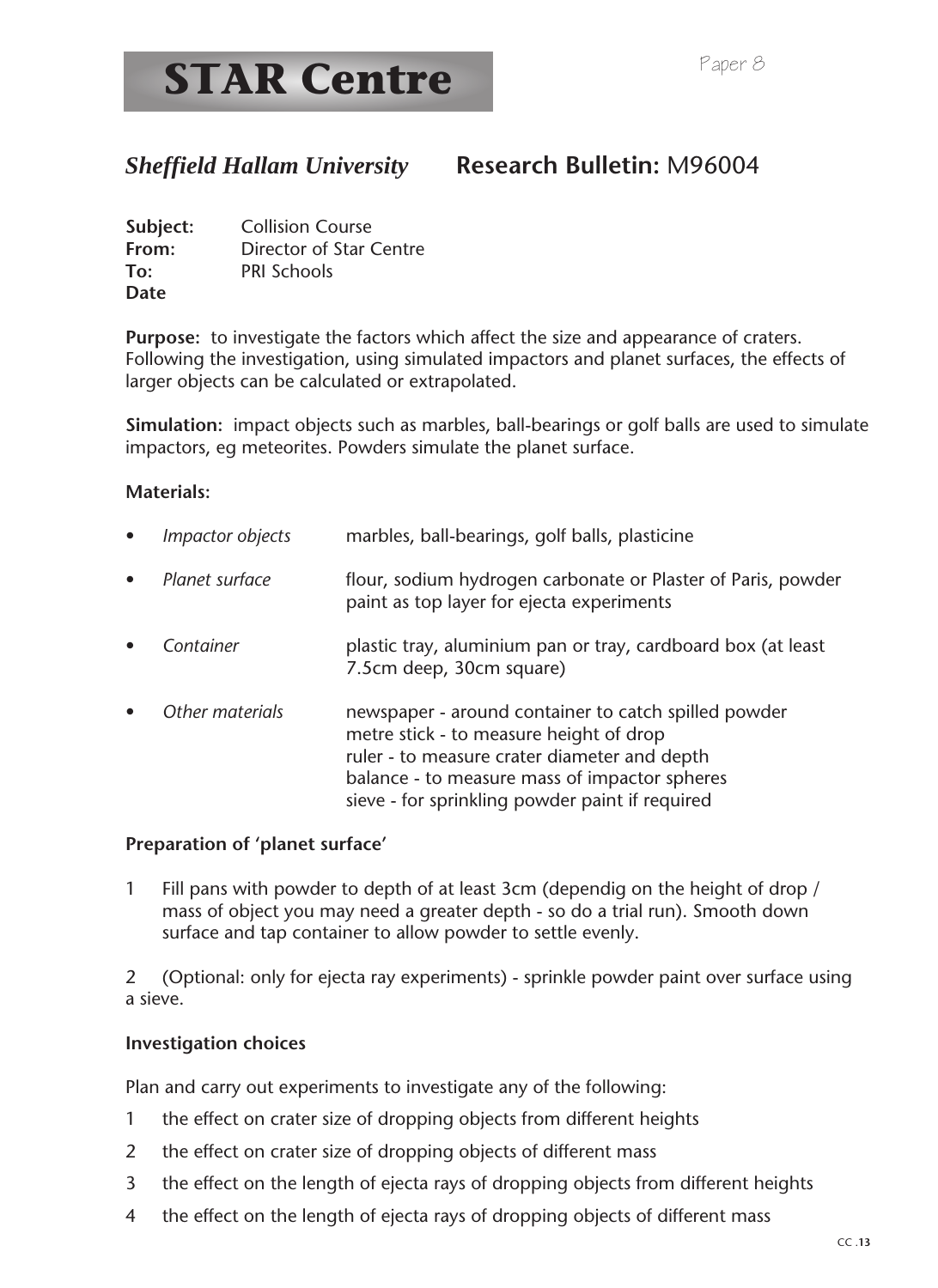#### **Investigation interpretation**

What does your data reveal about:

- 1 the relationship between crater size and impactor velocity?
- 2 the relationship between crater size and impactor mass?
- 3 the relationship between ejecta ray length and impactor velocity?
- 4 the relationship between ejecta ray length and impactor mass?
- 5 the size of a crater caused by an impactor with 10 X the velocity of your highest drop?
- 6 the size of a crater caused by an impactor of 10 X the mass of you most massive object?

#### **Investigation discussion**

- 1 Which common features of real impact craters did not appear in your simulated collisions?
- 2 List the ways in which your simulated impacts cannot properly represent actual meteorite impacts on a planet.
- 3 Estimate the sizes of crater caused by impacts of meteorites of diameter:
	- a 100m
	- b 1km
	- c 10km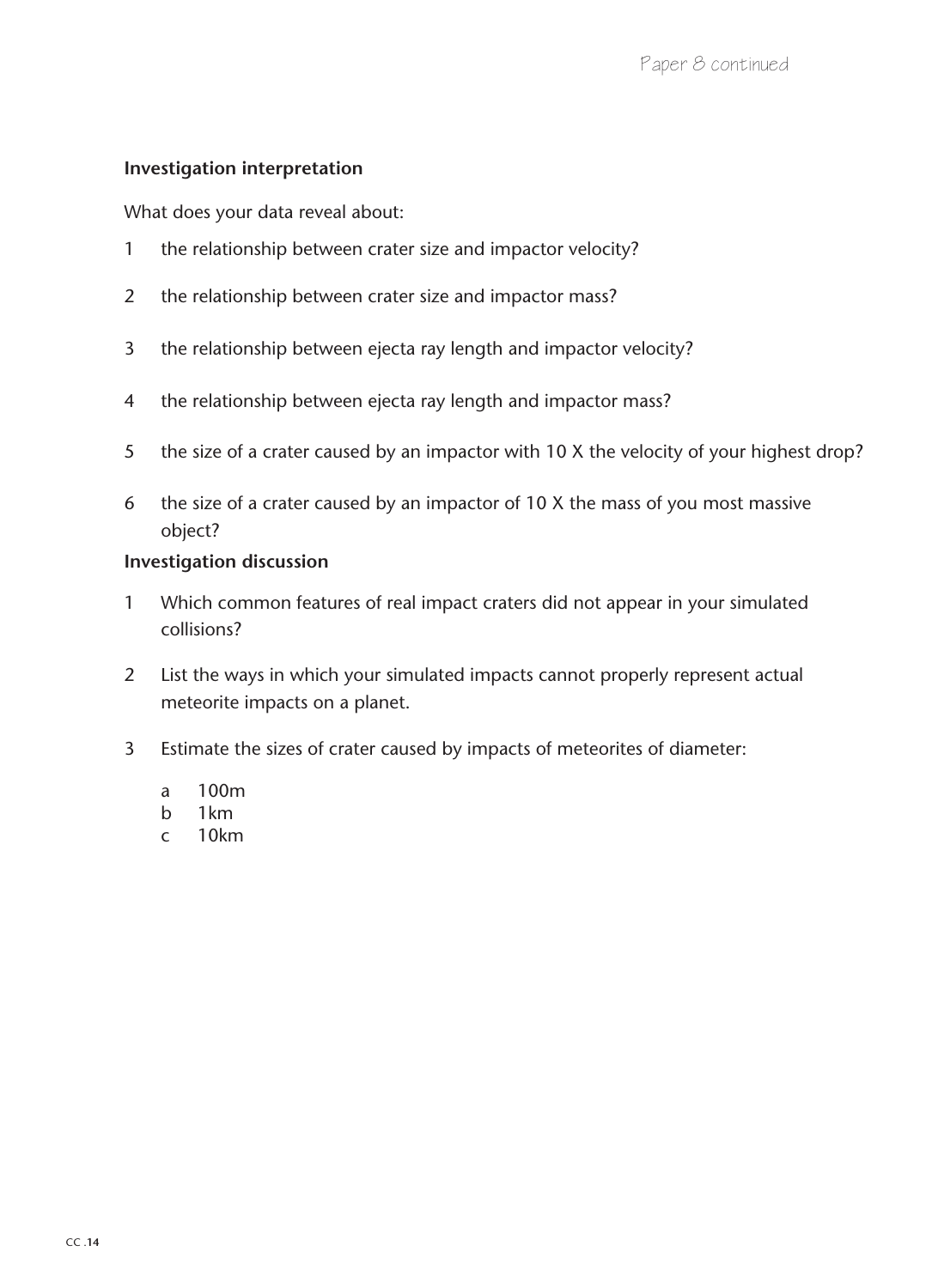# **United States Department of Defence**

| <b>Declassified information:</b>   | release date October 1, 1993       |
|------------------------------------|------------------------------------|
| <b>Former classification code:</b> | AB/3 Top Secret                    |
| Subject:                           | High altitude meteoroid explosions |
|                                    |                                    |

#### **Report summary**

US Department of Defence (USDD) satellites have detected 136 explosions in the upper atmosphere in the period 1975 to 1992.

These impacts were caused by meteoroid impacts. The meteoroids are assumed to be fragments of comets or asteroids. The fragments self-destruct as they hit the Earth's upper atmosphere at high speeds.

#### **Meteoroid velocity and energy**

The meteoroids impact the atmosphere at velocities between 15 and 20 kilometres per second. A meteoroid 10 metres across would weigh about 1000 tonnes. The energy of impact of such a meteoroid is equal to a bomb of 20 000 tonnes of TNT - greater than the atom bomb dropped on Hiroshima in 1945.

*Non-metallic objects of this size are destroyed at altitudes too high to damage anything on the Earth.*



*Figure 1. Worldwide distribution of 136 recorded meteoric airbursts, representing approximately 10% of impacts actually received. Three labelled impacts were particularly large (representing energy equivalent to more than 1000 tonnes of TNT)*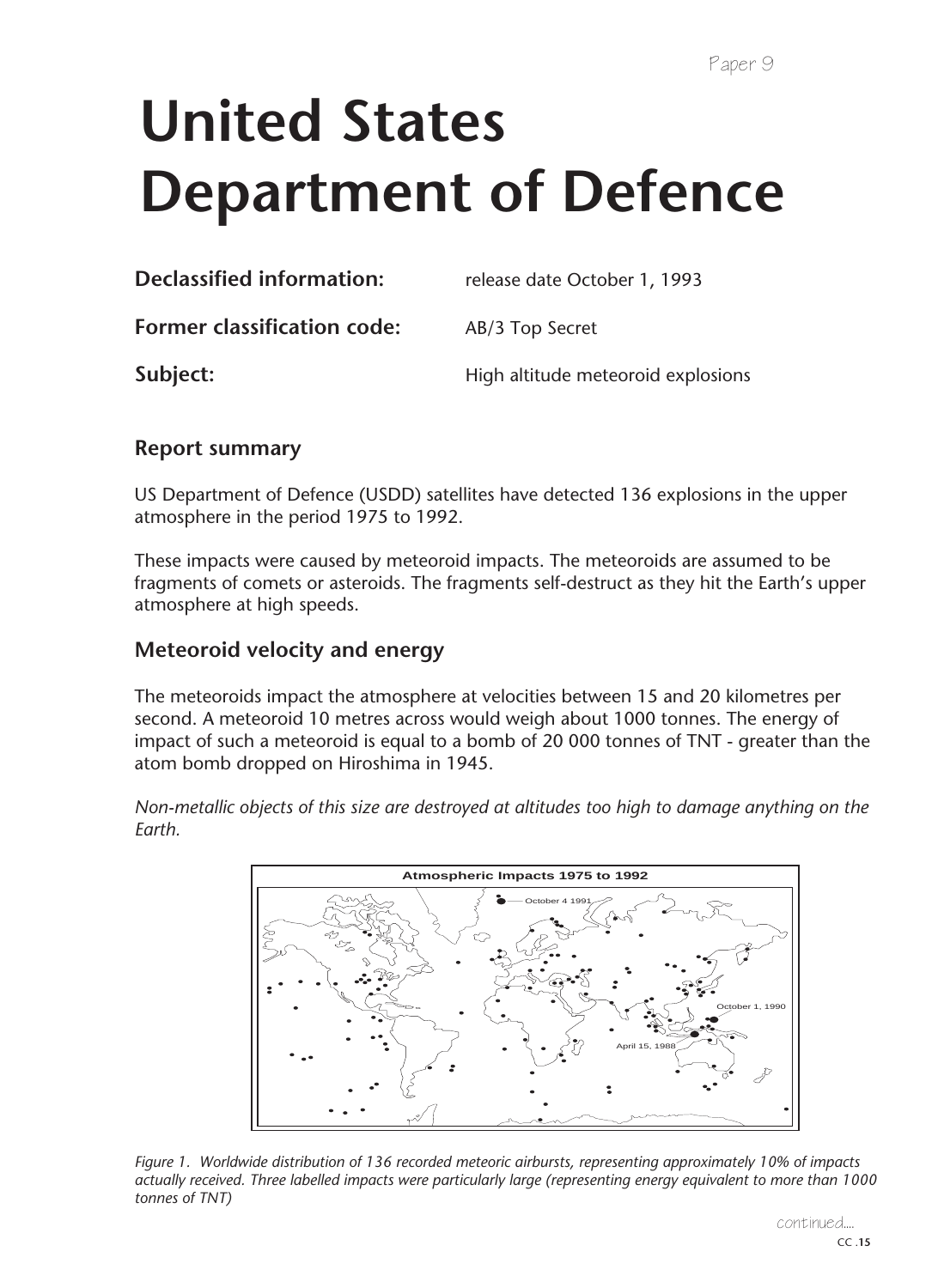#### **Airburst Analysis**

136 airbursts were detected between 1975 and 1992, an average of 8 impacts each year. Because of gaps in the coverage, USDD researchers estimate that 10 times more explosions actually occurred in that time (with energies greater than 1000 tonnes of TNT). It is estimated that 80 meteoroids explode in the upper atmosphere each year with energies greater than 1 kilotonne.

#### **Highest Energy Impacts**

Three particularly high energy explosions were recorded and are shown on the world map. Each impact caused a visible flash lasting only a second or two, but as bright as the Sun. Below is a brightness diagram for the airburst over Indonesia in 1988.



*Figure 2. Luminosity measured in the seconds following a daylight fireball above Indonesia on April 15, 1988. Data recorded by a U.S. early-warning satellite. Scientists analysing the data concluded that the explosion causing the light burst was a meteoroid exploding in the atmosphere. The energy released was equivalent to 5000 tonnes of TNT.*

#### **US Dept of Defence Detectors**

Airburst detectors are carried on board Sentinel satellites operating at 38 000km altitude in geosynchronous orbit. Their prime mission is to look down on Earth to detect heat from rocket engines and ballistic missiles. The main sensors detect infrared radiation but have companion visible light detectors.

The infrared sensors scan the Earth's disc every 10 seconds at a wavelength of 2.78 microns. These detectors are linked with a 3.6 metre focal length optical Schmidt telescope.

Further details remain classified.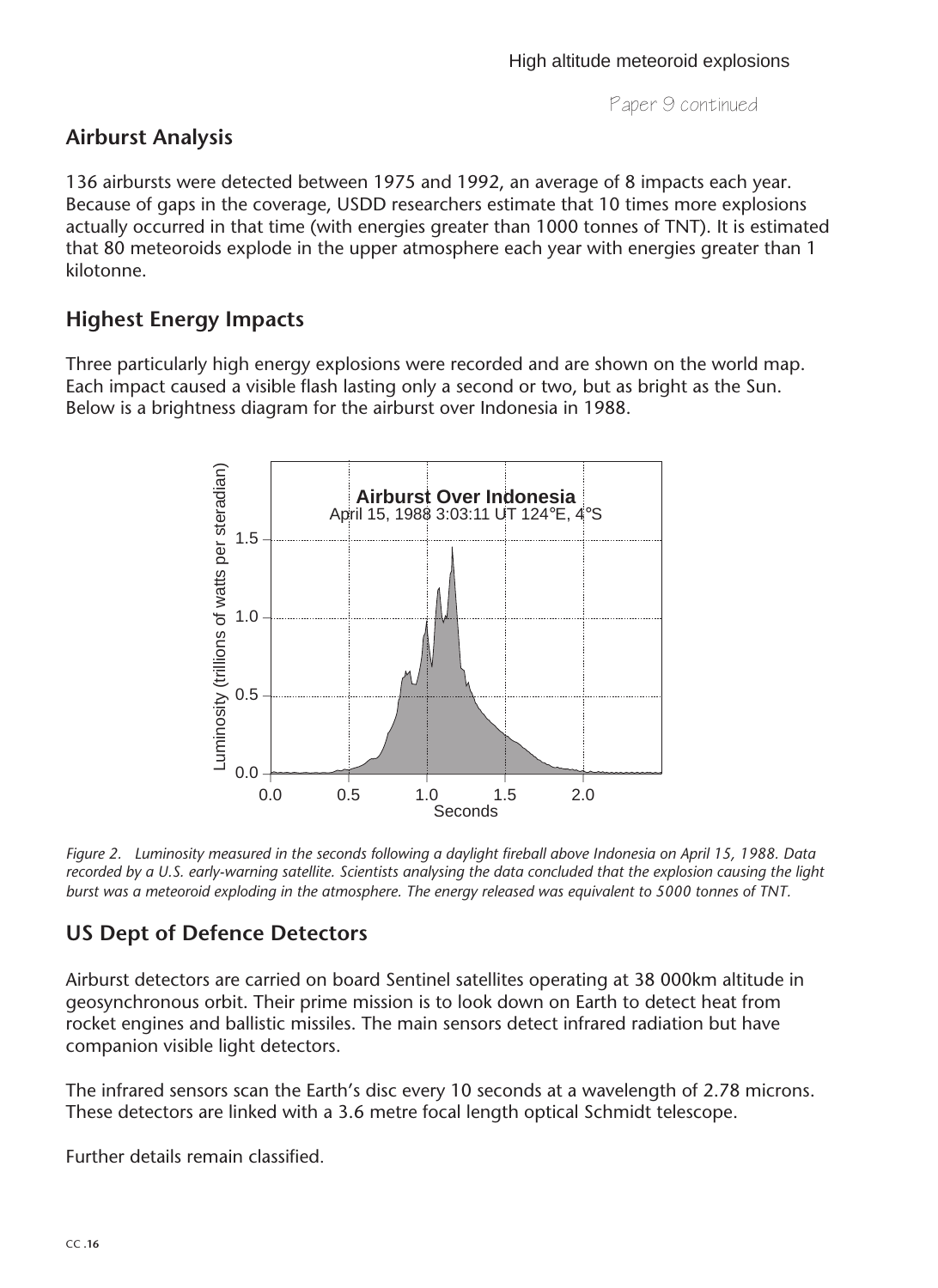### *Sheffield Hallam University* **Research Bulletin:** M96005

**Subject:** Collision Course - Spaceguard: Source - Dr Martin Beech, University of Ontario, published in *Astronomy Now,* February 1993 **From:** Director of Star Centre **To:** PRI Schools **Date**

### **Spaceguard**

#### **Introduction**

The Earth has been pummelled by comets, asteroids and meteorites since its formation. Impacts from such objects will inevitably happen in the future - and the consequences for life on Earth could be disastrous.

#### **Risk assessment**

So what are the chances of a life-threatening impact on Earth? Studies of cratering on the Earth and Moon have given some idea of probabilities.

|  | Figure 1. Risk assessment data on asteroid impacts |  |  |
|--|----------------------------------------------------|--|--|

| <b>Asteroid</b><br><b>Diameter</b><br>(km) | <b>Estimated</b><br><b>Number</b><br>of NEOs* | <b>Impact Probability</b><br>(once per number<br>of years) | Impact<br><b>Energy</b><br>(Megatonnes<br>of TNT#) | Crater<br><b>Size</b><br>(km) |
|--------------------------------------------|-----------------------------------------------|------------------------------------------------------------|----------------------------------------------------|-------------------------------|
| 0.001<br>$(1$ metre)                       | 10 000 000                                    | 100                                                        | 0.1                                                | 0.01<br>(10m)                 |
| 0.1<br>(100m)                              | 100 000                                       | 10 000                                                     | 10                                                 | 1                             |
| $\mathbf{1}$                               | 1 000                                         | 100 000                                                    | 10 000                                             | 10                            |
| 10                                         | 10                                            | 1 000 000                                                  | 1 000 000                                          | 100                           |

\* NEO = Near Earth Object (asteroid or comet)

# 1 megatonne of TNT = 1 000 000 tonnes of high explosive (the atomic bomb dropped on Hiroshima was equal to 13 000 tonnes of TNT or 0.013 megatonnes)

continued....